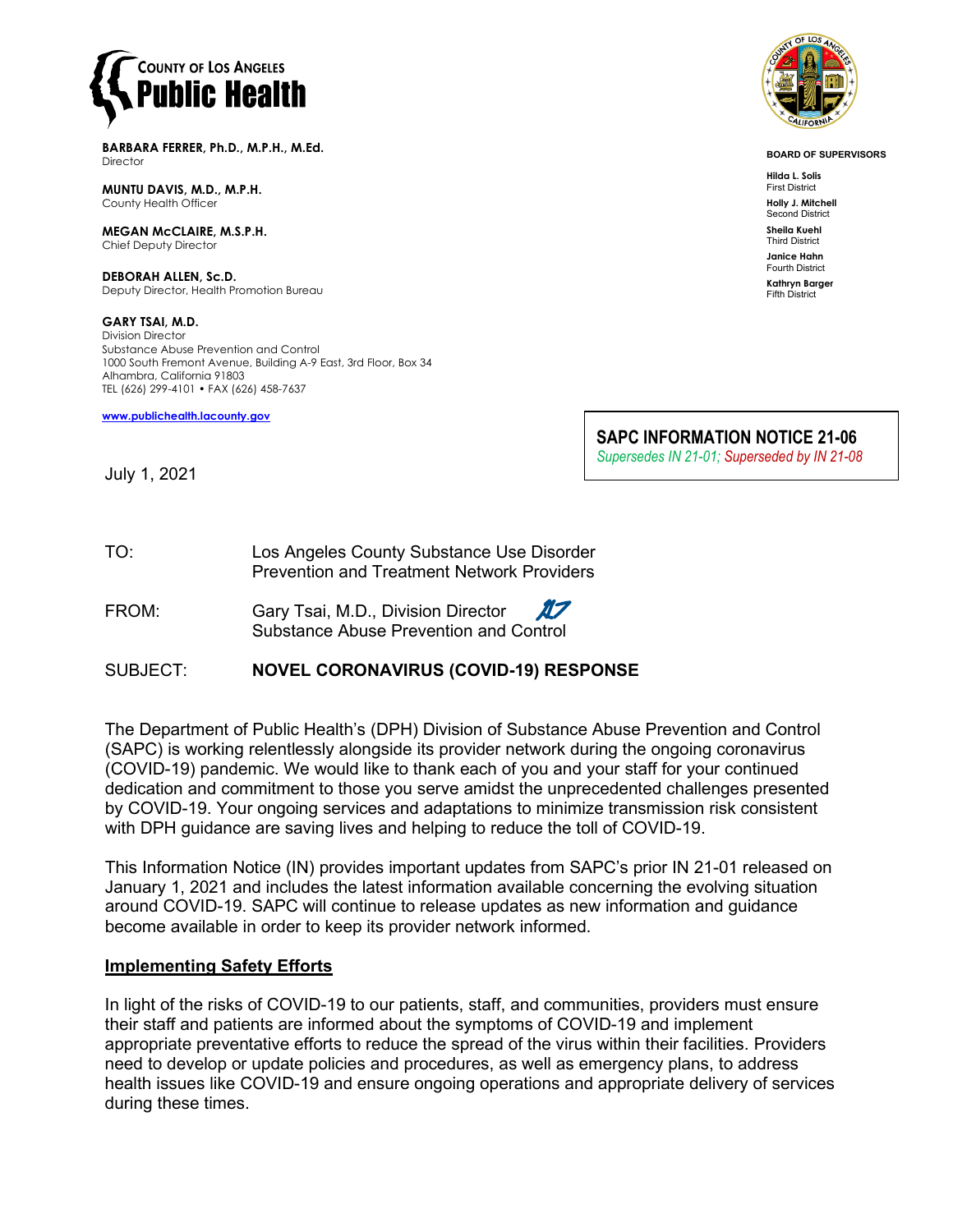Network Providers July 1, 2021 Page 2 of 12

The science and knowledge related to this virus continue to evolve. As such, providers and particularly frontline staff must continually stay informed of the COVID-19 situation by reviewing and posting (in common areas) the resources available on the [DPH COVID-19 Webpage,](http://publichealth.lacounty.gov/media/Coronavirus/) which includes the most recent Health Officer Order as well as information tailored for Health Care Facilities such as substance use disorder (SUD) prevention and treatment providers, Congregate Living Facilities such as residential treatment programs, and other general information. To ensure your staff and patients are fully informed as well, you must post educational materials on COVID-19 in all relevant threshold languages in common areas at each facility. Additionally, steps should be taken to continue enhanced sanitation/cleaning efforts and reduce the proximity of individuals to each other, particularly in residential, inpatient, and Recovery Bridge Housing settings.

# **Assessing for Medical Stability**

To balance SUD service needs and community health, individuals who are medically stable still need to be admitted for medically necessary treatment services. This includes individuals who are exhibiting symptoms that overlap with COVID-19 (e.g., cough, fever, shortness of breath) and who could be appropriately quarantined and/or isolated, in accordance with DPH guidance. Whether or not the benefits of receiving SUD services outweigh the risks to both the individual receiving treatment and the community must be considered on a case-by-case basis. For example, individuals with un- or under-treated SUDs may not return to care and may suffer morbidity or mortality as a result of their substance use and/or exacerbate community spread if they were turned away from needed residential SUD treatment as opposed to being isolated in a residential setting. However, medically *unstable* individuals should always be immediately referred to appropriate health care services.

# **Reporting of COVID-19 Positive Cases**

All providers are required to report positive client or staff COVID-19 tests as follows:

- 1. **SAPC**: Report every client or staff who tests positive for COVID-19 to SAPC at any site or level of care by submitting the [Adverse Event Reporting Form](http://publichealth.lacounty.gov/sapc/NetworkProviders/ClinicalForms/AQI/AdverseEventReportingForm.pdf) to [sapcmonitoring@ph.lacounty.gov](mailto:sapcmonitoring@ph.lacounty.gov) within one (1) business day.
- 2. **DPH**: Report three (3) or more client or staff COVID-19 positive tests at any site or level of care (i.e., prevention, treatment, DUI) in a 14 calendar days span to DPH using the following link [www.redcap.link/covidreport](http://www.redcap.link/covidreport) and/or by calling (888) 397-3993 or (213) 240-7821 if internet access is not available.
- 3. **DHCS:** Report every client or staff who tests positive for COVID-19 at any site or level of care (i.e., prevention, treatment, DUI) to the California Department of Health Care Services (DHCS) within one (1) business day to [DHCSLCBcomp@dhcs.ca.gov.](mailto:DHCSLCBcomp@dhcs.ca.gov)

### **Substance Use Prevention and Treatment Community-Based Services**

Your agencies provide essential health care services to the residents of Los Angeles County.<sup>[1,](#page-1-0)[2](#page-1-1)</sup> Additionally, SAPC's Substance Abuse Service Helpline (SASH), Client Engagement and Navigation Services (CENS) and Connecting to Opportunities for Recovery and Engagement (CORE) Centers remain open and continue to see a high volume of individuals seeking care. By

<span id="page-1-0"></span><sup>1</sup> DHCS Stakeholder Letter, Clarifying the Urgency of Essential Critical Infrastructure Workers

<span id="page-1-1"></span><sup>2</sup> DPH Safer at Home for Control of COVID-19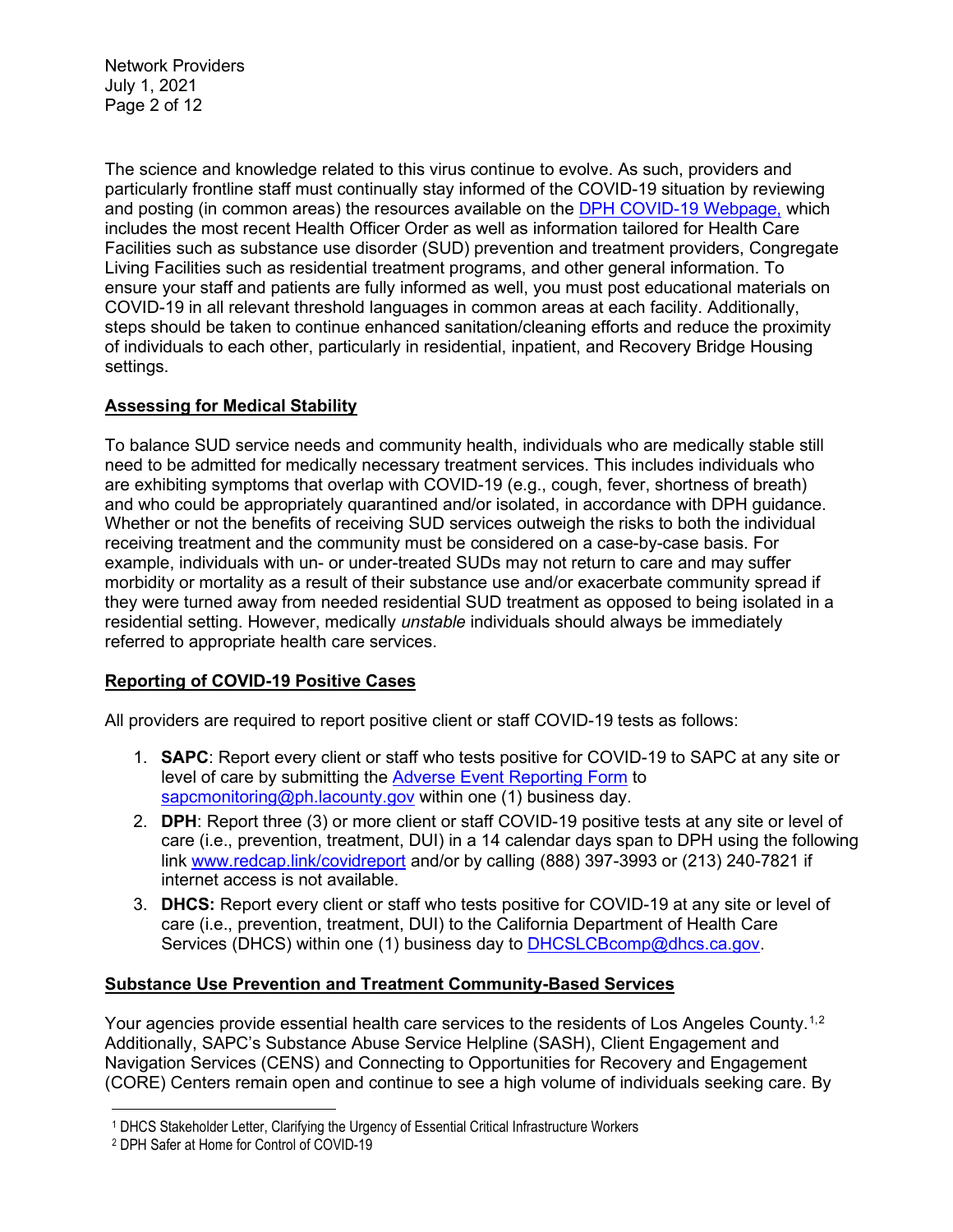Network Providers July 1, 2021 Page 3 of 12

staying open and accessible during this public health emergency, and diligently implementing DPH health and safety guidelines to reduce COVID-19 transmission, you support those struggling with substance use and their loved ones.

As essential health care services, SUD network providers must ensure that any person eligible for SAPC services seeking treatment can access it, including those who may be symptomatic or positive for COVID-19.

- *Residential, Inpatient, and Recovery Bridge Housing Settings*: Continue to isolate and quarantine patients in accordance with the current DPH Health Officer Order and associated guidance, with the understanding that bed capacity may be reduced because symptomatic and COVID-19 positive patients are in isolation or under quarantine. However, vacant beds need to be filled in accordance with physical distancing requirements.
- *Outpatient Settings*: We encourage your agencies to deliver an appropriate balance of inperson and telehealth services to support the needs and preferences of patients.
- *Opioid Treatment Programs (OTP)*: During the COVID-19 emergency period, OTPs may offer take-home dosing at the discretion of the Medical Director if the OTP submits a letter of need to DHCS for review and approval, even if minimum treatment standards are not met. See [DHCS' OTP FAQ](https://www.dhcs.ca.gov/formsandpubs/Documents/Narcotic-Treatment-Program-FAQs-Updated-7-8-2021.pdf) for more information on service modifications during the pandemic.
- *Driving Under the Influence (DUI) and Penal Code 1000 (PC1000)*: Continue delivery of services in the same manner as outpatient settings, including expanded use of telephone and telehealth and modifications for in-person groups as outlined below. The State has sunset blanket leave of absences (LOA) and thus programs must resume compliance with California Code of Regulations (CCR) Title 9, Division 4, Chapter 3, §9876.5. SAPC is resuming collection of fees for clients enrolled after July 1, 202120212021 from DUI and PC 1000 providers. Refer to the [DHCS IN 20-016](https://www.dhcs.ca.gov/formsandpubs/Documents/BHIN-20-016-Updated-7-8-2021.pdf) for more details.
- *Syringe Exchange Programs (SEP)*: Continue delivery of needle exchange supplies and services to prevent the transmission of other communicable diseases during this time and ensure availability of overdose prevention medications.
- *Client Engagement and Navigation Services (CENS)*: Continue delivery of navigation and connection services at co-locations and all sites now need to be open for in-person services. Telephone or telehealth can temporarily be used for screening, connection, and follow-up during this emergency period if requested by the referring entity. If services are delivered at an alternate location, or services are delivered via telephone or telehealth, it must be documented in the notes section of the Service Connection Log.

Prevention Services also remain important components in the care continuum to address individual and community health during and after the pandemic period. As such, prevention providers need to balance the delivery of both in-person and remote services to best meet the needs and preferences of the populations served. Group activities for Prevention Services via telehealth or telephone remain a service option and include public-facing platforms inclusive of Facebook Live, Twitch, TikTok, and similar video communication applications for efforts that are not associated with an individual- or group-based processing/counseling sessions. These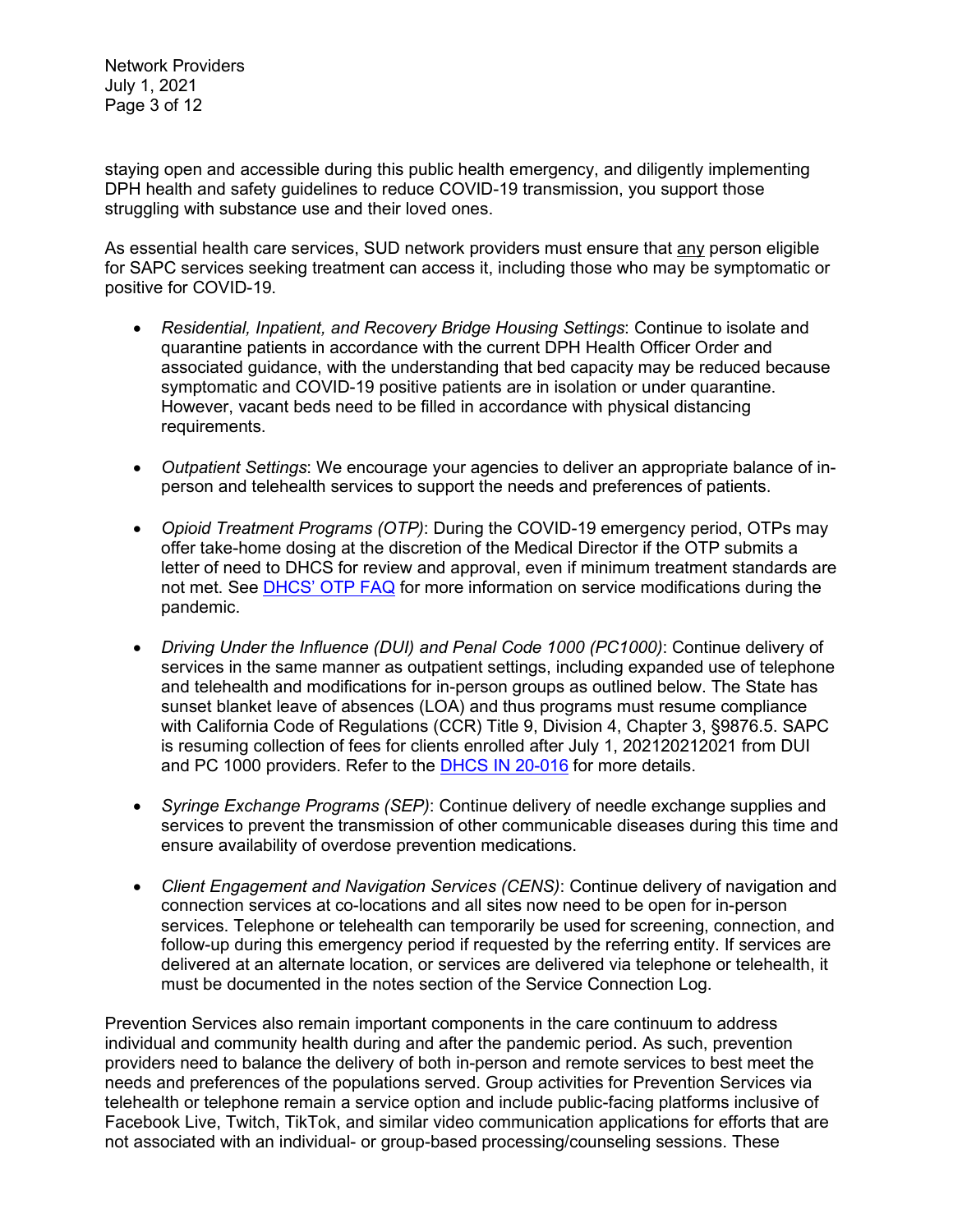Network Providers July 1, 2021 Page 4 of 12

platforms on public-facing platforms are not allowable for treatment service given federal prohibitions.

#### **Participants for All In-Person Group Activities**

Limitations of patient education and group counseling sessions have been lifted. Adherence to State and County guidance regarding masking and social distancing still applies.

#### **Service Hour Expectations**

Providers need to adhere to the minimum services hours for outpatient, intensive outpatient, residential and withdrawal management services. When patients are unable to attend as outlined or indicated on the Treatment Plan, this should be documented in the client chart and available for review and evaluation during monitoring activities. Providers also need to ensure that appropriate patient and staff signatures are obtained for required documentation per regulation (see "Telehealth and Telephone" section for more information).

#### **Telehealth and Telephone – Flexible Service Options**

To encourage continued patient participation and reduce COVID-19 transmission, DHCS continued telehealth and telephone allowances through December 2022. This temporary allowance includes the initial American Society of Addiction Medicine (ASAM) assessment and consultations between counselor and Licensed Practitioners of the Healing Arts (LPHA) to establish medical necessity, as well as all subsequent services after the establishment of medical necessity, in accordance with State allowances. Importantly, this includes:

- Documentation must be included if services are delivered via telehealth or telephone; all other SAPC required documentation remains in place.
- Ink or electronic signatures are not required if it is documented that the patient is participating via telephone or telehealth due to COVID-19.
- Providers must obtain and document verbal or written consent before the use of telehealth or telephone services as outline in Business Professions Code section 2290.5 (b).
- Calls do not need to originate from a Drug Medi-Cal (DMC) certified site during this COVID-19 emergency period.
- Allowable staff positions, working within their scope of practice may deliver services via telehealth and/or telephone (i.e., assessment, treatment planning, crisis intervention, individual counseling, group counseling, collateral services, case management, Recovery Support Services, patient education) in any location that maintains patient confidentiality and patients may participate in telehealth services at any location of their choice.

Although providers may offer services as described above, they may NOT close offices and must remain open unless otherwise directed according to the DPH COVID-19 response, as SUD treatment is considered an essential service.

During this public health emergency period, federal guidance has modified restrictions on allowable telehealth platforms for treatment services, and will remain permissible until modified by the [federal](https://www.hhs.gov/hipaa/for-professionals/special-topics/emergency-preparedness/notification-enforcement-discretion-telehealth/index.html) or [State](https://www.dhcs.ca.gov/services/Documents/Weekly-All-BH-Provider-Call-Brief-Summary-07-07-2021.pdf) government: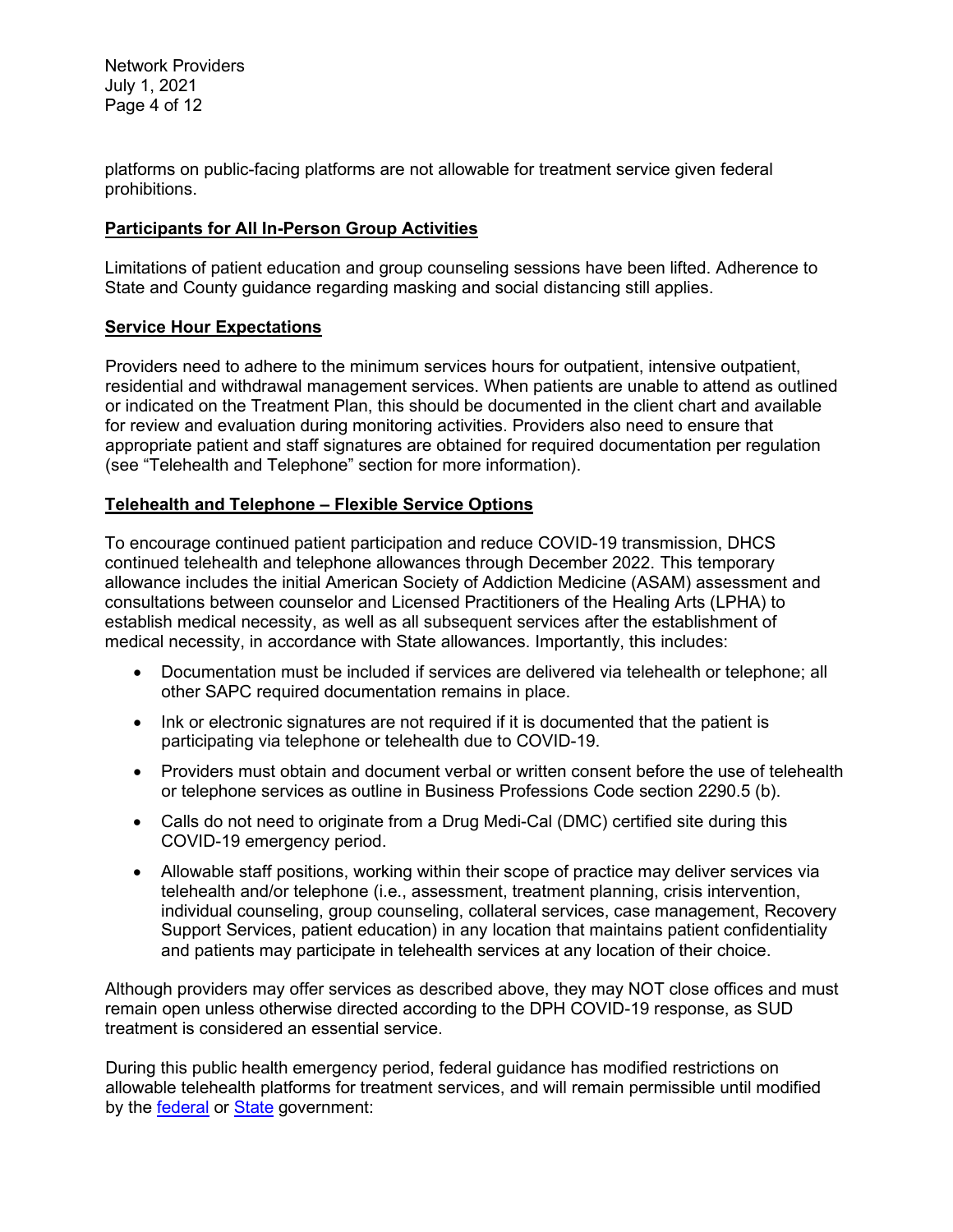- *Temporarily Allowable Platforms*: Non-public facing popular video chat applications include Apple FaceTime, Facebook Messenger video chat, Google Hangouts video, Skype, and Zoom.
- *Non-Allowable Platforms*: Facebook Live, Twitch, TikTok, and similar video communication applications that are public-facing applications.

Though providers may continue to operate under the temporarily allowable platforms, SAPC strongly encourages providers to begin the transition to a HIPAA Compliant platform.

### **Staff Vaccination, Testing and Masking**

In accordance with the [State Public Health Order](https://www.cdph.ca.gov/Programs/CID/DCDC/Pages/COVID-19/Order-of-the-State-Public-Health-Officer-Health-Care-Worker-Vaccine-Requirement.aspx) issued on August 5, 2021, all workers (paid and unpaid) who provide services or work in SUD treatment facilities (i.e., ASAM 1.0, 2.1, 3.1, 3.3, 3.5, 1-WM, 2-WM, 3.2-WM, 3.7-WM and 4-WM) and prevention staff working in these facilities must be fully vaccinated with the Johnson and Johnson, Moderna, or Pfizer COVID-19 vaccine by September 30, 2021. Exemptions may be available with written declaration for (1) religious or (2) qualifying health condition reasons (with a written statement from an appropriate health care provider) with mandatory COVID-19 testing two (2) times per week in acute health care and long-term care settings or one (1) time per week in other health care settings, AND use of a surgical mask or higher-level respirator whenever in the facility. The SAPC Contractor must maintain records to this effect. For additional information on how to maintain compliance with this requirement and verify vaccination status of employees, see DHCS [IN 21-043](https://www.dhcs.ca.gov/formsandpubs/Documents/BHIN-21-043.pdfhttps:/www.dhcs.ca.gov/formsandpubs/Documents/BHIN-21-043.pdf) revised in August.

Furthermore, all staff working in healthcare settings, including SUD treatment sites must wear a mask regardless of vaccination status until further notice, per DHCS IN 21-043. Additional requirements outlined in any DPH updated Health Order must also be adhered to.

# **Personal Protective Equipment, Other Essential Supplies, and Testing**

SAPC providers will need to ensure continued and sufficient supply of Personal Protective Equipment (PPE) equipment for use during the COVID-19 pandemic and beyond. PPE includes, but is not limited to, surgical masks, face shields, gloves, gowns, and eye protection; and other essential supplies which includes, but is not limited to, non-medical cloth face coverings, infrared thermometers and hand sanitizer.

All providers need to implement ongoing policies and procedures that educate new staff and patients about the COVID-19 vaccination options and use of appropriate PPE to mitigate transmission. Efforts need to be made to facilitate patient access to the COVID-19 vaccine if desired.

### **Funding Support for Continued Treatment Service Delivery**

FY 2021-2022 Treatment Contracts will be reimbursed based on Cost Reconciliation, or the lesser of costs or charges (rates for approved services). Other contracts (e.g., prevention, CENS) will continue to be reimbursed as outlined in the Contract.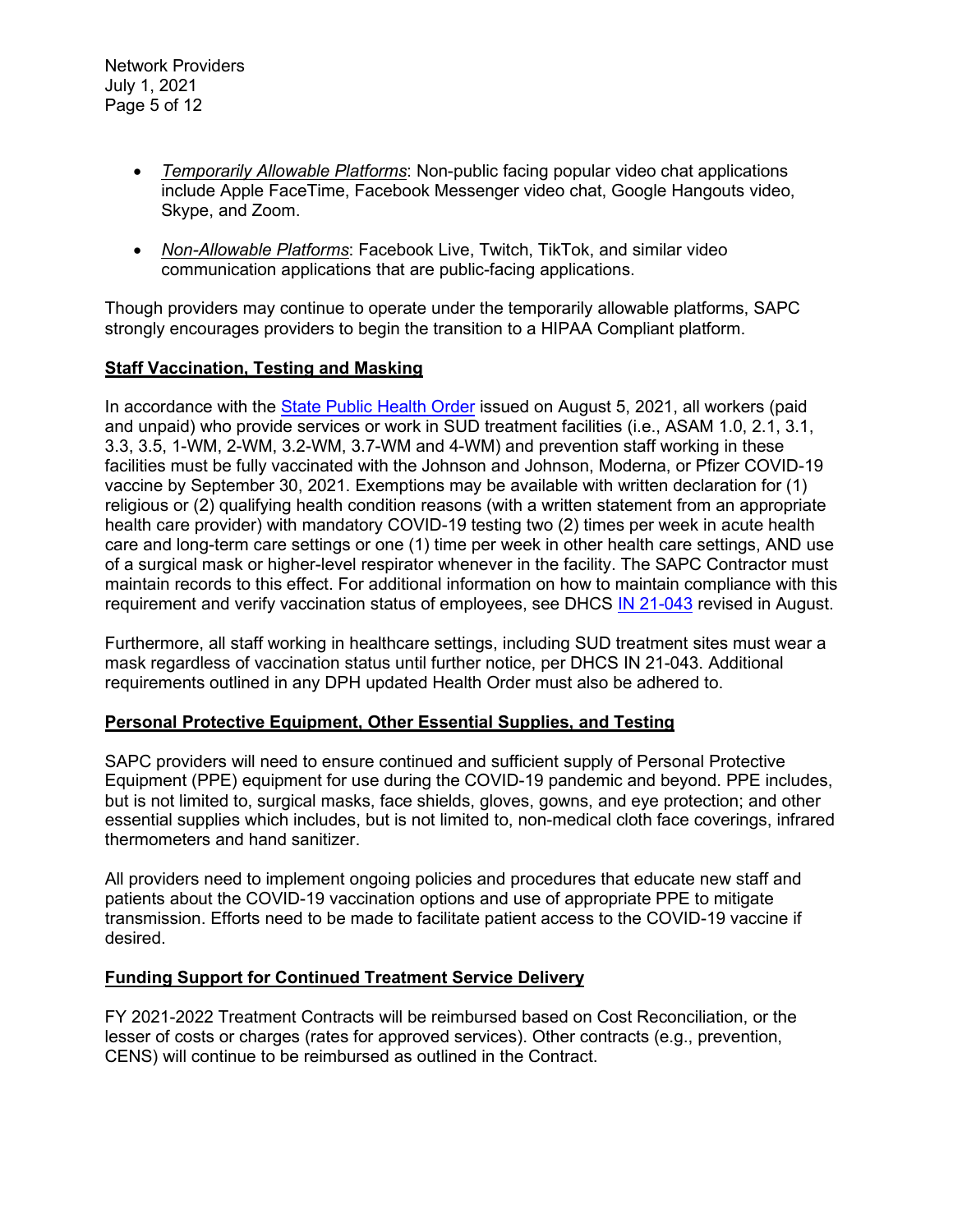Network Providers July 1, 2021 Page 6 of 12

### **Compliance Monitoring**

SAPC will resume standard monitoring practices. However, this may include more remote reviews given the ability to leverage information and reports available in the electronic health record (EHR) – Sage. The hybrid in-person and remote approach should improve the efficiency of the review process.

#### **Site Closures or Service Reductions**

Accessing SUD services during this public health emergency may be more critical for some patients to reduce the risk of relapse. Providers must ensure that services described in your SAPC Agreement, with the considerations and allowances described in this document, remain in effect. In accordance with the SUSPENSION OR TERMINATION FOR DEFAULT section of your agreement, the County may suspend or terminate a contract if the contractor fails to perform any contracted services.

For service hour reductions or temporary site closures, providers must submit a request which includes the justification for why such service reductions or closures are necessary, a plan to resume contracted business hours, and how the provider will ensure the ability to continue to provide services, including admitting new patients. Providers must submit an electronic letter addressed to Dr. Gary Tsai, Division Director, and emailed to Daniel Deniz at [ddeniz@ph.lacounty.gov](mailto:ddeniz@ph.lacounty.gov) prior to, or immediately upon, changes that outlines the emergency procedures and duration. SAPC's Contract Management and Compliance Unit will reach out to the impacted provider and sites.

### **Effective Period**

This public health emergency continues to evolve and SAPC will update this Informational Notice as new information becomes available. This guidance will be effective starting July 1, 2021 and will remain in effect until further revision and notification.

#### **Additional Information**

If you need additional information, please contact your assigned Contract Program Auditor who will provide a response or direct you to the most appropriate SAPC Unit.

GT:gt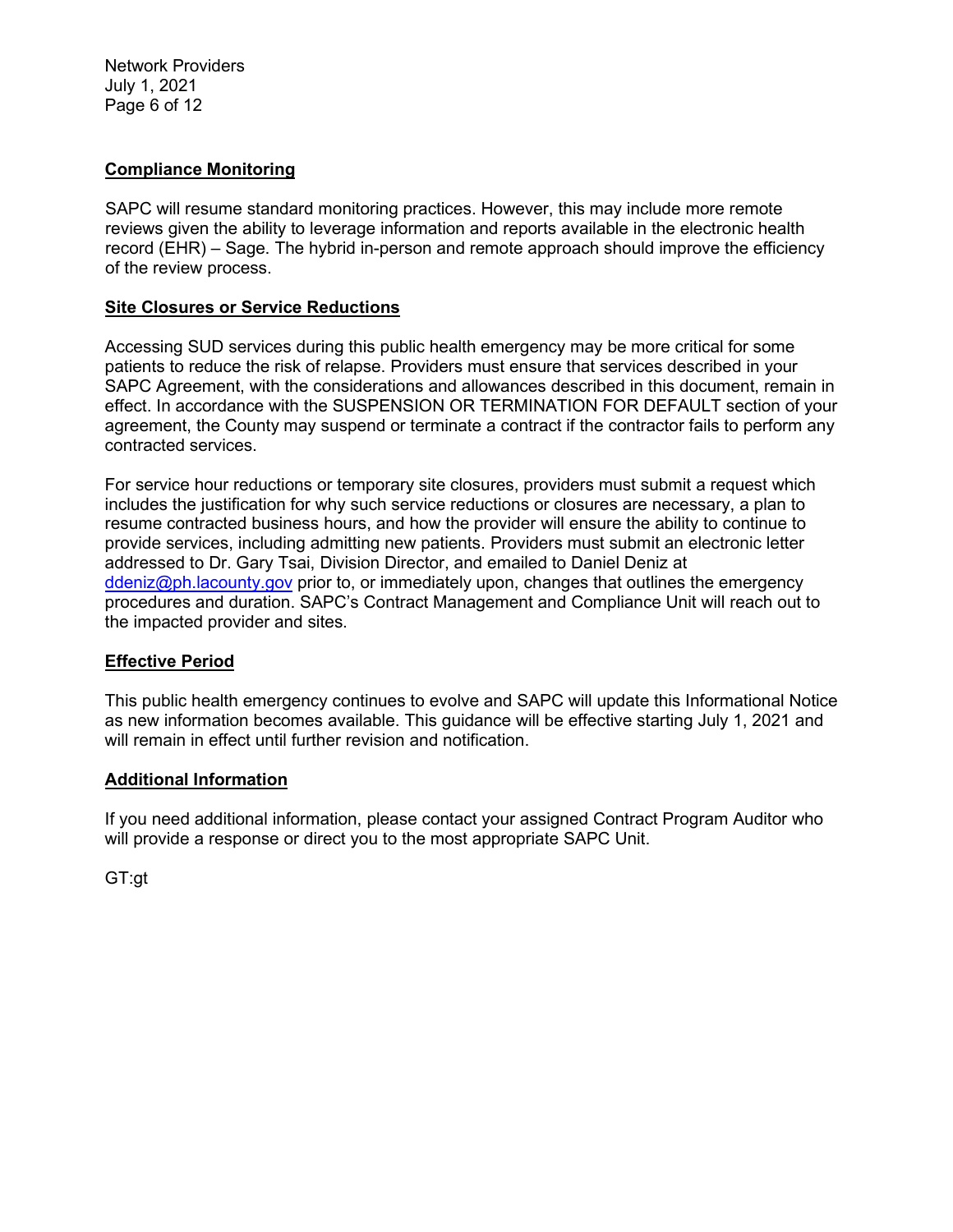# **Background**

**During the COVID-19 Public Health Emergency, the State Department of Health Care Services (DHCS) allowed various regulatory flexibilities to ensure access to specialty substance use disorder (SUD) services. With the improvement of the COVID-19 situation, many of these flexibilities will be sunsetting. Please visit [DHCS' Information for Providers & Partners](https://www.dhcs.ca.gov/Pages/COVID-19-Pro-Part.aspx) page for additional details. Below is a summary of the flexibilities and sunset dates. See DHCS IN [20-016 \(DUI\),](https://www.dhcs.ca.gov/formsandpubs/Documents/BHIN-20-016-Updated-7-8-2021.pdf) [20-017,](https://www.dhcs.ca.gov/formsandpubs/Documents/BHIN-20-017-Updated-7-8-2021.pdf) [NTP FAQ](https://www.dhcs.ca.gov/formsandpubs/Documents/Narcotic-Treatment-Program-FAQs-Updated-7-8-2021.pdf) for more information.** 

# **Behavioral Health Services – BH-IN 20-009 Updated**

| <b>Flexibility Topic</b>                                                                                  | <b>Flexibility Description</b>                                                                                                                                                                                                                                                                                                                                                                                                                                                                                                                                                                                                                                                                                                                                                                                                                                                                       | <b>Expiration Date</b> |         |                 |
|-----------------------------------------------------------------------------------------------------------|------------------------------------------------------------------------------------------------------------------------------------------------------------------------------------------------------------------------------------------------------------------------------------------------------------------------------------------------------------------------------------------------------------------------------------------------------------------------------------------------------------------------------------------------------------------------------------------------------------------------------------------------------------------------------------------------------------------------------------------------------------------------------------------------------------------------------------------------------------------------------------------------------|------------------------|---------|-----------------|
|                                                                                                           |                                                                                                                                                                                                                                                                                                                                                                                                                                                                                                                                                                                                                                                                                                                                                                                                                                                                                                      | 6/30/21                | 9/30/21 | <b>Other</b>    |
| Meetings, gatherings,<br>and events                                                                       | <b>Expired Flexibility: Meetings, gatherings, and events were</b><br>modified/suspended during COVID-19 emergency.<br>The executive order is no longer in effect, however there are a<br>subset of provisions that facilitate ongoing recovery. See Safely<br><b>Reopening California and CDPH-State Public Health Order June</b><br>11, 2021                                                                                                                                                                                                                                                                                                                                                                                                                                                                                                                                                        |                        |         | X<br>(06/15/21) |
| Administrative<br>penalties not imposed<br>for non-compliance<br>with safeguards of<br>health information | <b>Extended Flexibility: The federal Department of Health and Human Services</b><br>(HHS) guidelines for telehealth exercised discretion during COVID-19 to not<br>impose administrative penalties for non-compliance with the HIPAA rules in<br>connection with good faith provision of telehealth in using non-public facing<br>audio or video communication products.<br><b>Extended Flexibility: Allowable platforms were expanded to include popular</b><br>communication applications for video chats such as Apple FaceTime,<br>Facebook Messenger Video Chat, Google Hangouts, Skype, and Zoom.<br>Health and Safety Code section 1280.17 administrative penalties<br>for non-compliance related to safeguards of health information of<br>unauthorized access or inadvertent disclosure. Only HIPAA-<br>compliant communication applications may be used to provide<br>telehealth services. |                        |         |                 |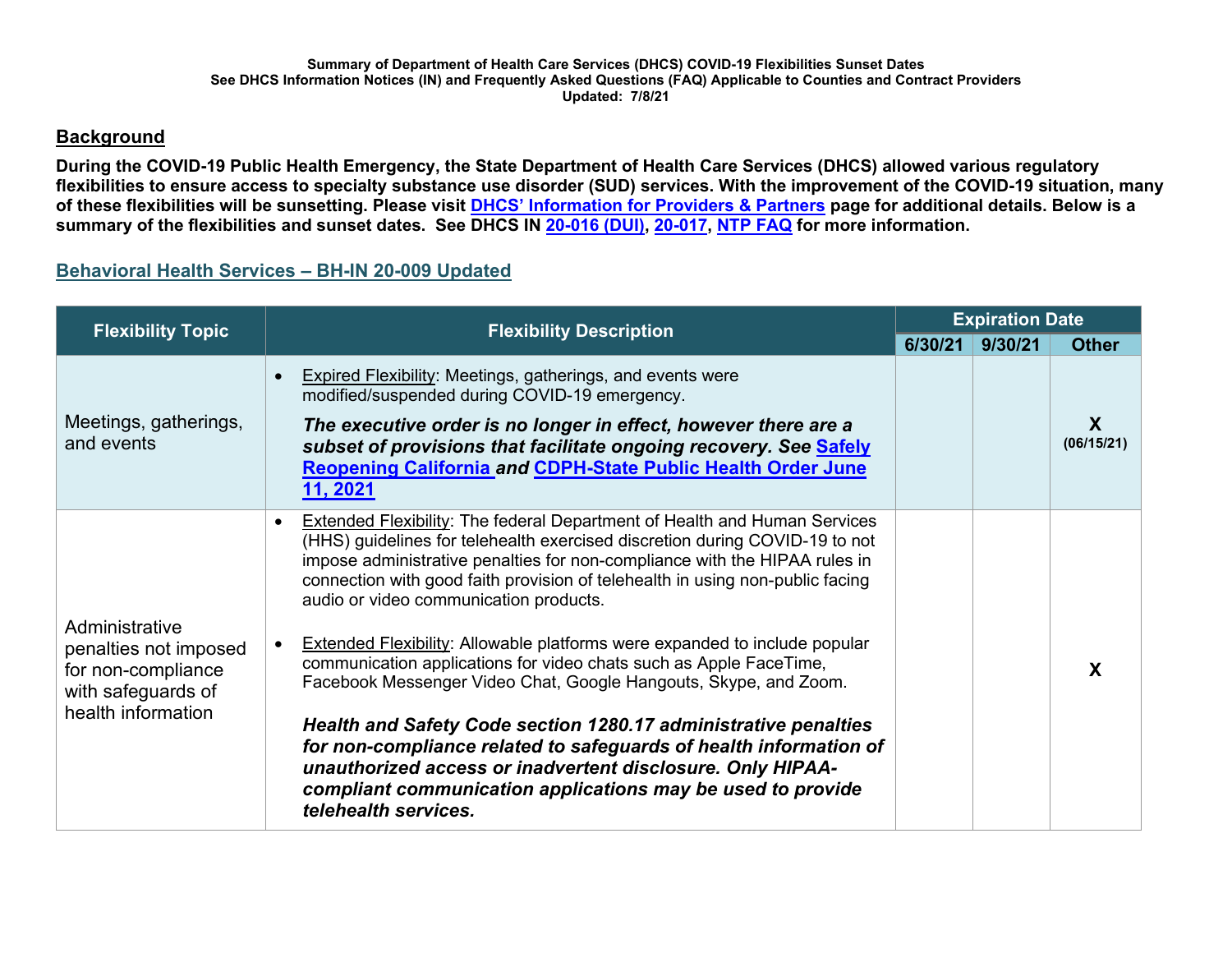|                                                                                        | Specific guidance for providers regarding HIPAA and telehealth is<br>available from the external resources listed on DHCS' Telehealth<br>Resources page.<br>For technical assistance related to a HIPAA-compliant platform of<br>service delivery contact California Institute of Behavioral Health<br>Solutions (CIBHS) Amy McIlvaine amcilvaine@cibhs.org.                                                                                                    |                  |                  |                |
|----------------------------------------------------------------------------------------|-----------------------------------------------------------------------------------------------------------------------------------------------------------------------------------------------------------------------------------------------------------------------------------------------------------------------------------------------------------------------------------------------------------------------------------------------------------------|------------------|------------------|----------------|
| Provider consent and<br>documentation<br>requirements waived.                          | <b>Expired Flexibility:</b> Waived the responsibility of a provider to obtain and<br>$\bullet$<br>document verbal or written consent before the use of telehealth services.<br><b>Business Professions Code section 2290.5 (b) provider must</b><br>obtain and document verbal or written consent before use of<br>telehealth services.                                                                                                                         | $\boldsymbol{X}$ |                  |                |
| Allowed treatment and<br>recovery services<br>outside the facility<br>service location | <b>Expired Flexibility:</b> DHCS allowed facilities to provide in-person treatment or<br>recovery services off-site for any concerns related to COVID-19.<br>In-person treatment and recovery services to be provided inside<br>the facility service location.                                                                                                                                                                                                  | X                |                  |                |
| Additional time to<br>complete counselor<br>certification<br>requirements.             | Expiring Flexibility: Alcohol and other drug (AOD) registered counselors were<br>given three (3) additional months to complete certification requirements.<br>California Code of Regulations, Title 9, §13035(f)(1) requires AOD<br>Certification completion within 5-years of registration by one of<br>the DHCS recognized certification organizations.                                                                                                       |                  | $\boldsymbol{X}$ |                |
| No additional billing<br>code (e.g., modifier)<br>required                             | <b>Expiring Flexibility:</b> Did not require a billing code (modifier) for claims of<br>$\bullet$<br>services rendered via telehealth or telephone.<br>Use of modifiers for claim reimbursement of telehealth and<br>telephone services will be mandatory for DMC-ODS counties,<br>based on DHCS' new telehealth policy.<br><b>Televideo Service</b><br>02 GT<br><b>Telephone Service</b><br>02 UB<br>Store & forward (e-consult in<br>02 GQ<br><b>DMC-ODS)</b> |                  |                  | X<br>(11/1/21) |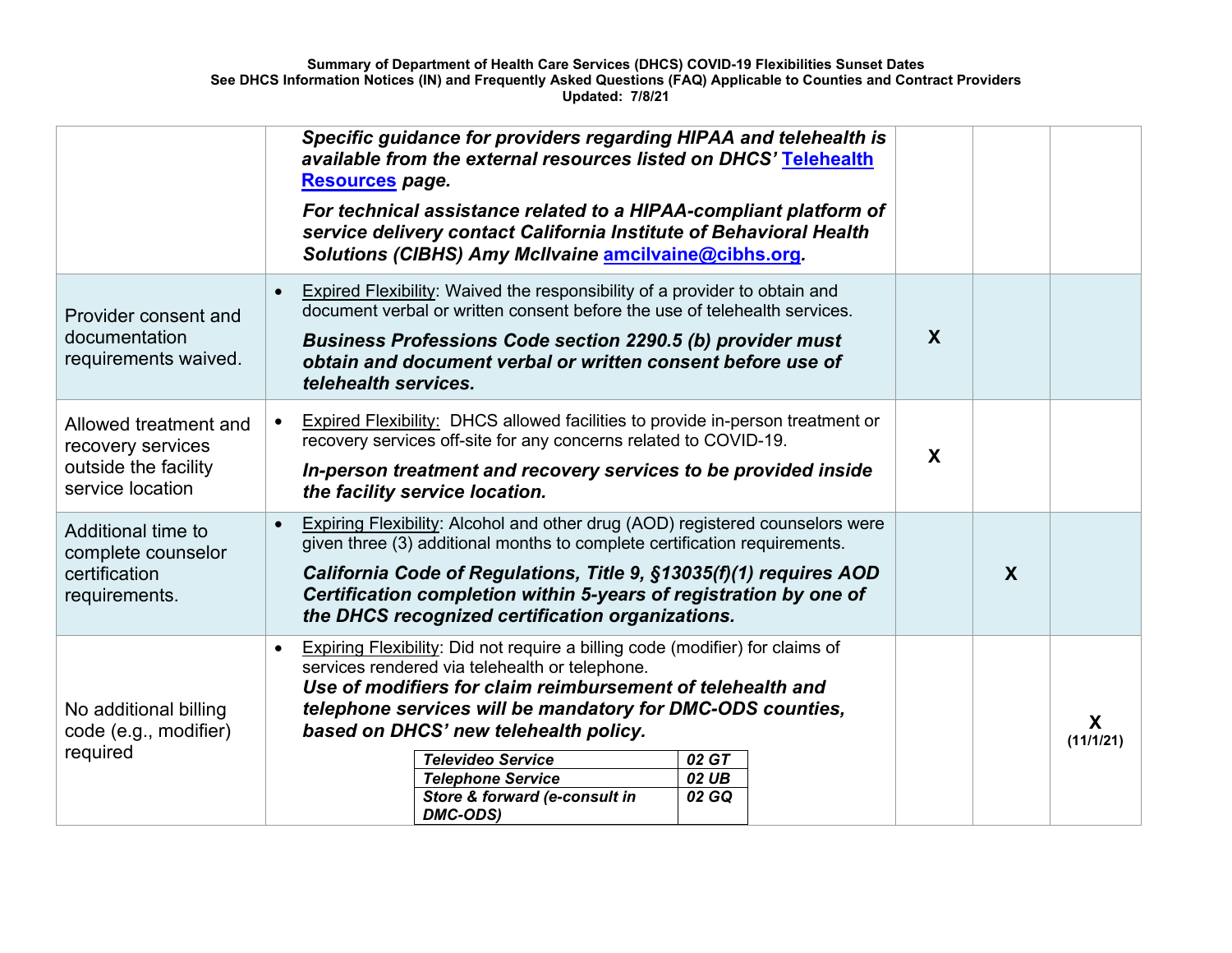#### **Summary of Department of Health Care Services (DHCS) COVID-19 Flexibilities Sunset Dates See DHCS Information Notices (IN) and Frequently Asked Questions (FAQ) Applicable to Counties and Contract Providers Updated: 7/8/21**

| Telehealth and      | <b>Extended Flexibility:</b>                                           |         |
|---------------------|------------------------------------------------------------------------|---------|
| telephonic service  | Assessments allowed via telephone or telehealth.<br>$\circ$            | 12/2022 |
| provisions extended | $\circ$ Telephone and telehealth services, including group counseling, |         |
| Updated 7/1/21      | allowed in SUD residential, SUD outpatient, and Driving Under the      |         |
|                     | Influence (DUI) programs.                                              |         |
|                     | o Payment parity for telephone and telehealth services.                |         |

# **Opioid Treatment Programs (OTP) Also Known As: Narcotic Treatment Programs (NTP)**

| <b>Flexibility Topic</b>                                                   | <b>Flexibility Description</b>                                                                                                                                                                                                                                                                                                                                                                                                                                                                                                |         | <b>Expiration Date</b> |              |  |
|----------------------------------------------------------------------------|-------------------------------------------------------------------------------------------------------------------------------------------------------------------------------------------------------------------------------------------------------------------------------------------------------------------------------------------------------------------------------------------------------------------------------------------------------------------------------------------------------------------------------|---------|------------------------|--------------|--|
|                                                                            |                                                                                                                                                                                                                                                                                                                                                                                                                                                                                                                               | 6/30/21 | 9/30/21                | <b>Other</b> |  |
| <b>Obtaining criminal</b><br>background checks<br>(CBC)                    | <b>Expired Flexibility: Allowed Narcotic Treatment Programs (NTP) and Alcohol</b><br>and Other Drug (AOD) Residential Treatment facilities with an adolescent<br>treatment waiver the ability to request alternatives to criminal background<br>checks (CBC), such as online criminal justice checks and/or exemption of<br>telehealth only staff (those with no direct contact) from obtaining CBC.<br>Resume criminal background checks including fingerprinting<br>pursuant to state and federal statutes and regulations. | X       |                        |              |  |
| Provider consent and<br>documentation<br>requirements waived.              | <b>Expired Flexibility:</b> Waived the responsibility of a provider to obtain and<br>$\bullet$<br>document verbal or written consent before the use of telehealth services.<br>Per Business Professions Code section 2290.5 (b), a provider<br>must obtain and document verbal or written consent before use<br>of telehealth services.                                                                                                                                                                                       | X       |                        |              |  |
| Additional time to<br>complete counselor<br>certification<br>requirements. | <b>Expiring Flexibility:</b> Alcohol and other drug (AOD) registered counselors were<br>given three (3) additional months to complete certification requirements.<br>California Code of Regulations, Title 9, §13035(f)(1) requires AOD<br>Certification completion within 5-years of registration by one of<br>the DHCS recognized certification organizations.                                                                                                                                                              |         | X                      |              |  |

**Alcohol & Other Drug (AOD) Facilities – [BH-IN 20-017](https://www.dhcs.ca.gov/formsandpubs/Documents/BHIN-20-017-Alcohol-and-Other-Drug-Facilities.pdf) Updated**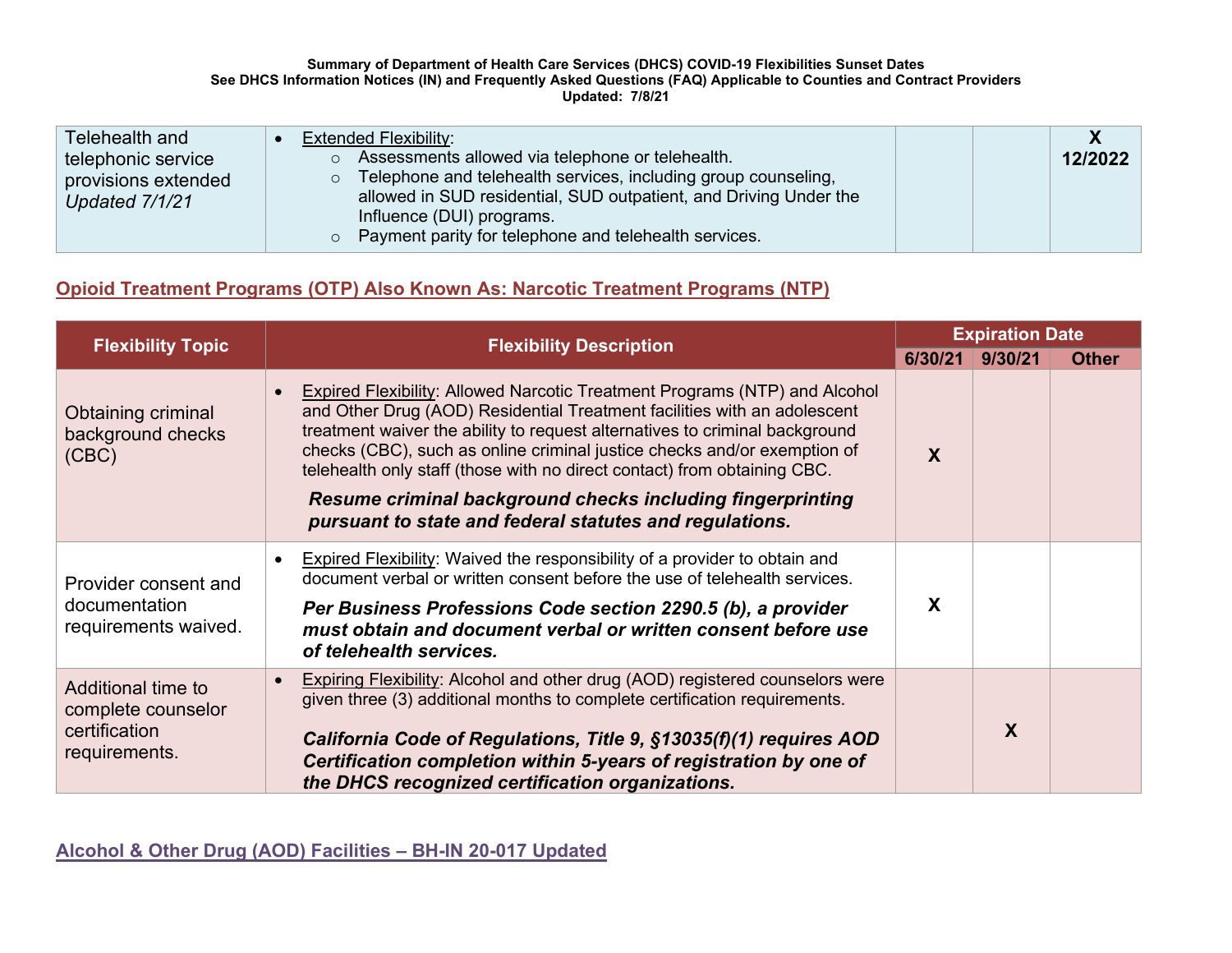| <b>Flexibility Topic</b>                                                                                                       | <b>Flexibility Description</b>                                                                                                                                                                                                                                                                                                                                                                                                                                                                                                                                                                                        |                  | <b>Expiration Date</b> |              |  |
|--------------------------------------------------------------------------------------------------------------------------------|-----------------------------------------------------------------------------------------------------------------------------------------------------------------------------------------------------------------------------------------------------------------------------------------------------------------------------------------------------------------------------------------------------------------------------------------------------------------------------------------------------------------------------------------------------------------------------------------------------------------------|------------------|------------------------|--------------|--|
|                                                                                                                                |                                                                                                                                                                                                                                                                                                                                                                                                                                                                                                                                                                                                                       | 6/30/21          | 9/30/21                | <b>Other</b> |  |
| License or certified<br><b>AOD Residential &amp;</b><br><b>Outpatient facility</b><br>application extensions                   | <b>Expired Flexibility: DHCS Licensing Analysts will grant application extensions</b><br>$\bullet$<br>to licensed or certified AOD Residential and Outpatient treatment facilities to<br>address any outstanding and/or needed documentation of regulatory and<br>certification standard requirements.<br><b>Providers must adhere to DHCS regulatory and certification</b><br>requirements within application deadline timeframes.                                                                                                                                                                                   | $\boldsymbol{X}$ |                        |              |  |
| <b>Expedited review and</b><br>approval process for<br><b>AOD</b> residential<br>increased treatment<br>bed capacity requests. | <b>Expired Flexibility: DHCS initiated an expedited review and approval process</b><br>$\bullet$<br>for requests to increase treatment bed capacities for AOD residential<br>treatment facilities by electronic submissions of DHCS Supplemental and<br>Facility Data Staffing Form.<br>DHCS will resume normal review and approval of AOD increased<br>bed capacity requests.                                                                                                                                                                                                                                        | X                |                        |              |  |
| <b>Suspension of DHCS</b><br>on-site licensing<br>inspections.                                                                 | Expired Flexibility: DHCS suspended inspection requirements of on-site initial<br>$\bullet$<br>and biennial licensing inspections instead conducting inspections virtually<br>(video conferencing, photographs, and/or conference calls).<br>DHCS will resume on-site initial and biennial licensing<br>inspections.                                                                                                                                                                                                                                                                                                  | X                |                        |              |  |
| <b>Expedited AOD</b><br><b>Residential Licensing</b><br>review and processing.                                                 | <b>Expired Flexibility: DHCS was granted authority to expedite review/process</b><br>$\bullet$<br>and streamline the application process for an entity applying for licensure as<br>an AOD residential treatment facility by:<br>Allowing entity to submit requirement information after DHCS<br>$\circ$<br>issuance of incomplete application;<br>Conducting virtual inspections of facility(ies);<br>$\circ$<br>Approving a one-year provisional license period in accordance with<br>$\circ$<br>Health and Safety Code 11834.09(d).<br><b>DHCS will resume normal AOD Residential Licensing review</b><br>process. | X                |                        |              |  |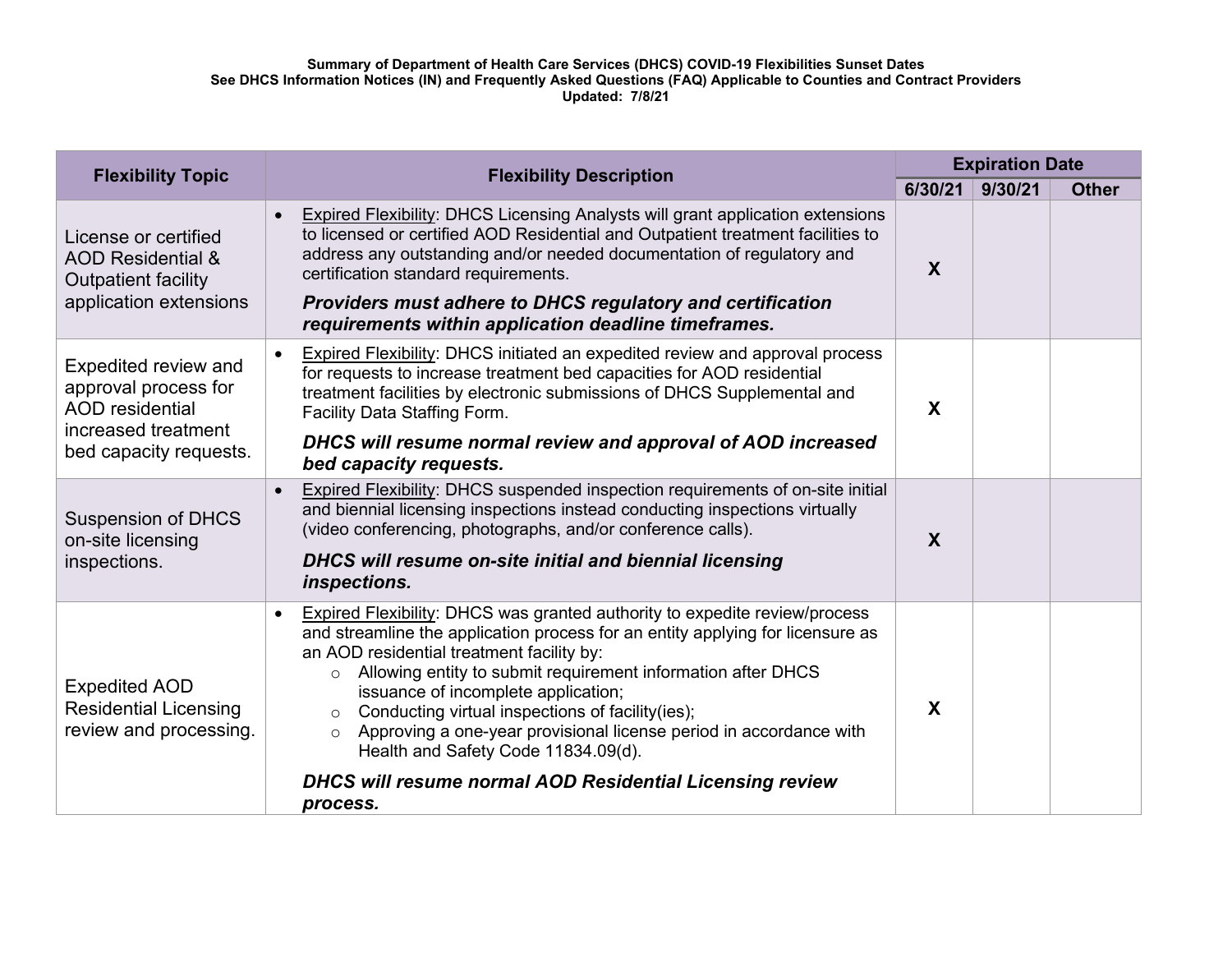| Criminal background<br>check (CBC)<br>alternative options. | Expired Flexibility: Allowed Narcotic Treatment Programs (NTP) and Alcohol<br>and Other Drug (AOD) Residential Treatment facilities with an adolescent<br>treatment waiver the ability to request alternatives to criminal background<br>checks (CBC), such as online criminal justice checks and/or exemption of<br>telehealth only staff (those with no direct contact) from obtaining CBC. |  |  |
|------------------------------------------------------------|-----------------------------------------------------------------------------------------------------------------------------------------------------------------------------------------------------------------------------------------------------------------------------------------------------------------------------------------------------------------------------------------------|--|--|
|                                                            | Resume criminal background checks including fingerprinting<br>pursuant to state and federal statutes and regulations.                                                                                                                                                                                                                                                                         |  |  |

# **Driving Under the Influence (DUI) Program – BH-IN 20-016 Updated**

| <b>Flexibility Topic</b>                                                            | <b>Flexibility Description</b>                                                                                                                                                                                                                                                                                                                                                                                               | <b>Expiration Date</b> |         |              |
|-------------------------------------------------------------------------------------|------------------------------------------------------------------------------------------------------------------------------------------------------------------------------------------------------------------------------------------------------------------------------------------------------------------------------------------------------------------------------------------------------------------------------|------------------------|---------|--------------|
|                                                                                     |                                                                                                                                                                                                                                                                                                                                                                                                                              | 6/30/21                | 9/30/21 | <b>Other</b> |
| <b>Provided affected</b><br>participants with<br>blanket Leaves of<br>Absence (LOA) | Expired Flexibility: Blanket leaves of absence (LOA) were available for:<br>$\bullet$<br>Each participant affected by COVID-19 to be placed on LOA.<br>$\circ$<br>Programs that temporarily closed due to COVID-19 to impose a<br>$\circ$<br>blanket LOA for all enrolled participants.<br>Resume Leave of Absence procedures stipulated in California Code of<br>Regulations (CCR) Title 9, Division 4, Chapter 3, §9876.5. | X                      |         |              |
| <b>Suspension of DHCS</b><br>on-site inspections                                    | Expired Flexibility: During the pandemic, on-site inspections were<br>$\bullet$<br>suspended, and virtual sessions were implemented. These inspections<br>documented virtually that the facility was clean, safe and free of alcohol or<br>illicit drug use, and required files sent via secure email.<br>On-site inspections will resume                                                                                    | χ                      |         |              |
| Alternate DUI program<br>funding mechanisms                                         | <b>Expired Flexibility:</b> During the pandemic DUI providers were permitted to<br>receive funding from other sources.<br>Per regulation, DUI providers must be self-supported from participant fees                                                                                                                                                                                                                         | X                      |         |              |